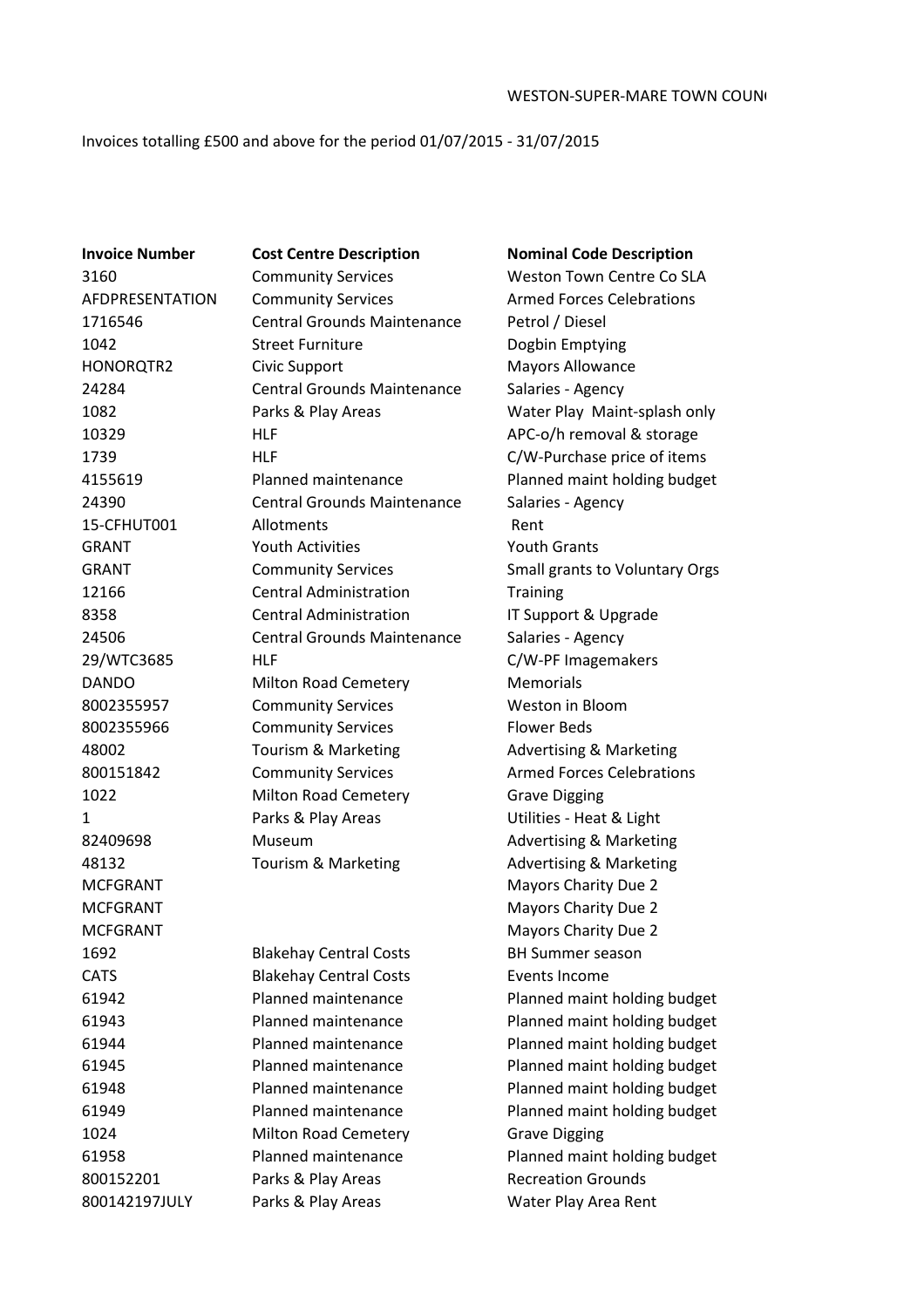WSMTC49 Community Services Weston in Bloom 32653 PublicToilets Cleaning Materials<br>
00WTC605 Tourism & Marketing Tourism-SLA (Debb

00WTC605 Tourism & Marketing Tourism-SLA (Debbie Matthews) 2015-1058 HLF HLF F/D-Managing project CDM fees Jul-15 Superannuation Control Jul-15 Paye/NI Control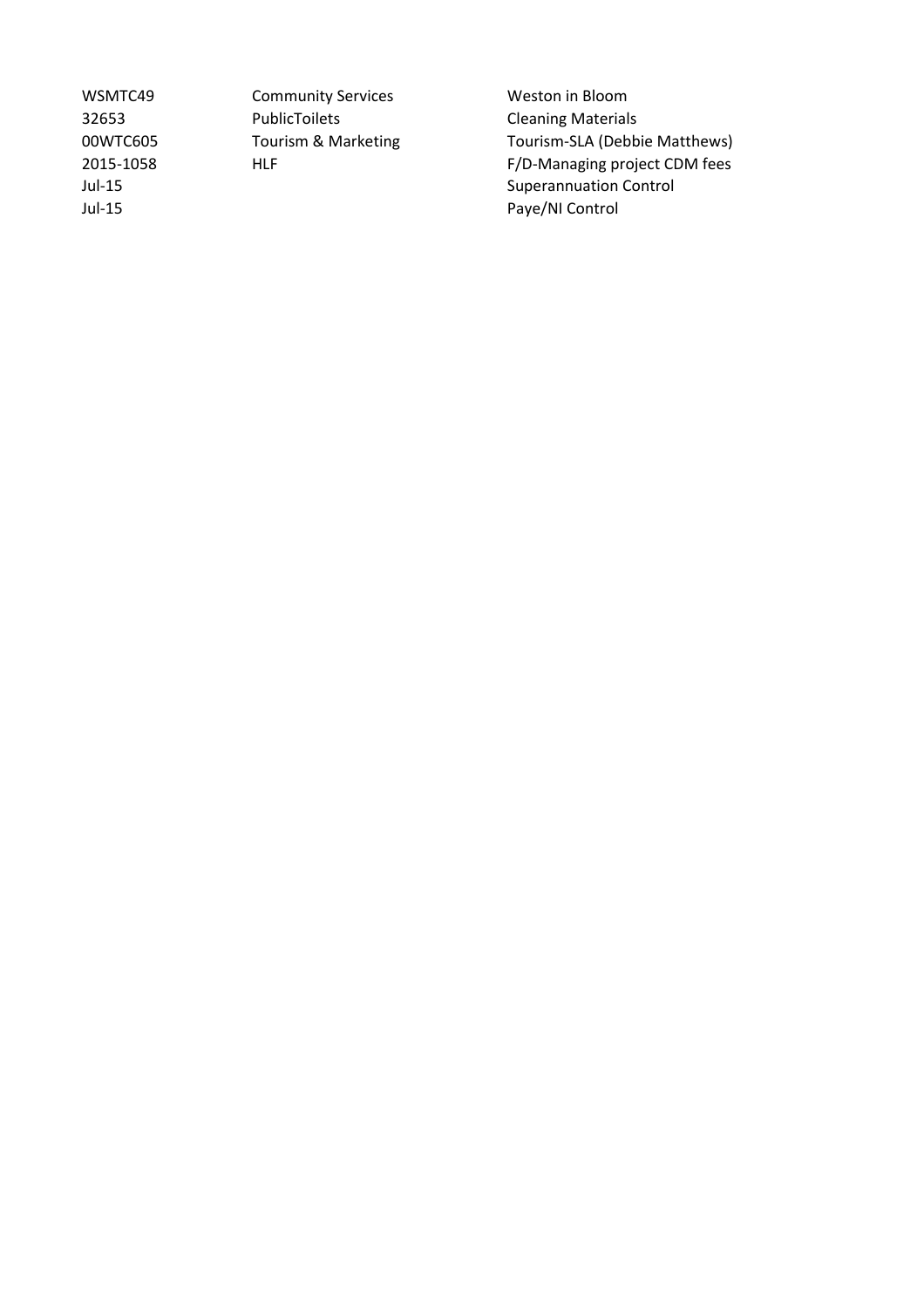| <b>Transaction Detail</b>       | <b>Invoice Date</b> | <b>Net</b> | <b>VAT</b> | <b>Total</b> |
|---------------------------------|---------------------|------------|------------|--------------|
| SLA July-September 15           | 01/07/2015          | £4,364.25  | £872.85    | £5,237.10    |
| RAF presentation 20/6/15        | 01/07/2015          | £500.00    | £0.00      | £500.00      |
| Fuel 01/06-30/06/15             | 01/07/2015          | £519.12    | £103.81    | £622.93      |
| 2 x collections for June        | 01/07/2015          | £1,103.78  | £220.75    | £1,324.53    |
| Honorarium Qtr 2 Aug-Oct15      | 01/07/2015          | £1,091.25  | £0.00      | £1,091.25    |
| K. Waite & P. Orbell 27/6-3/7   | 04/07/2015          | £661.38    | £132.28    | £793.66      |
| Repair of plant room            | 06/07/2015          | £9,851.10  | £1,970.22  | £11,821.32   |
| Contribution to storage costs   | 06/07/2015          | £500.00    | £100.00    | £600.00      |
| 250 pitch pine blocks           | 07/07/2015          | £1,962.50  | £392.50    | £2,355.00    |
| New extinguishers @Museum       | 07/07/2015          | £672.30    | £134.46    | £806.76      |
| K. Waite & P. Orbell w/c 04/07  | 11/07/2015          | £619.75    | £123.95    | £743.70      |
| Rent of ground 2015/2016        | 12/07/2015          | £600.00    | £0.00      | £600.00      |
| Awarded at Comm Services 13/7   | 15/07/2015          | £1,000.00  | £0.00      | £1,000.00    |
| Awarded at Comm Services 13/7   | 15/07/2015          | £500.00    | £0.00      | £500.00      |
| S. Pearse Balance for course    | 15/07/2015          | £1,080.00  | £0.00      | £1,080.00    |
| Monthly fees and hosting        | 18/07/2015          | £738.74    | £147.75    | £886.49      |
| K. Waite & P. Orbell w/c11/7    | 18/07/2015          | £518.00    | £103.60    | £621.60      |
| Core & design Fees July 15      | 20/07/2015          | £2,491.00  | £498.20    | £2,989.20    |
| Helen Dando black granite       | 20/07/2015          | £537.00    | £0.00      | £537.00      |
| WIB hanging basket order        | 21/07/2015          | £2,595.15  | £519.03    | £3,114.18    |
| Summer bedding plant order      | 21/07/2015          | £1,746.21  | £349.24    | £2,095.45    |
| <b>BOB Show 2nd installment</b> | 22/07/2015          | £450.00    | £90.00     | £540.00      |
| Infrastructure for AFD Day      | 22/07/2015          | £4,000.00  | £0.00      | £4,000.00    |
| Walter Gamlin 252c-V            | 22/07/2015          | £500.00    | £0.00      | £500.00      |
| Kiosk electric 11/06-21/07/15   | 23/07/2015          | £826.47    | £165.29    | £991.76      |
| 1/2 page advert                 | 23/07/2015          | £648.00    | £0.00      | £648.00      |
| Gazebo - Love Weston            | 24/07/2015          | £1,215.00  | £243.00    | £1,458.00    |
| MCFGRANT/20535/North Somerset   | 27/07/2015          | £1,177.22  | £0.00      | £1,177.22    |
| MCFGRANT/20536/Sunshine Radio   | 27/07/2015          | £1,727.22  | £0.00      | £1,727.22    |
| MCFGRANT/20537/Avon Riding for  | 27/07/2015          | £1,177.23  | £0.00      | £1,177.23    |
| July Payment summer season      | 27/07/2015          | £2,500.00  | £500.00    | £3,000.00    |
| Cats - Ticket sales             | 27/07/2015          | £5,905.26  | £0.00      | £5,905.26    |
| <b>BH</b> heating valves        | 27/07/2015          | £1,529.00  | £305.80    | £1,834.80    |
| BH staircase 2 lights           | 27/07/2015          | £3,479.00  | £695.80    | £4,174.80    |
| BH staircase 1 lights           | 27/07/2015          | £3,479.00  | £695.80    | £4,174.80    |
| BH fire doors                   | 27/07/2015          | £3,384.12  | £676.82    | £4,060.94    |
| BH radiator in gents toilet     | 27/07/2015          | £2,235.00  | £447.00    | £2,682.00    |
| GH replacement carpets          | 27/07/2015          | £2,713.50  | £542.70    | £3,256.20    |
| Robert Radford 187D-V           | 28/07/2015          | £500.00    | £0.00      | £500.00      |
| GL installation of shelving     | 28/07/2015          | £549.85    | £109.97    | £659.82      |
| Contribution to services prt 1  | 29/07/2015          | £66,235.00 | £0.00      | £66,235.00   |
| July rent payment               | 30/07/2015          | £648.82    | £0.00      | £648.82      |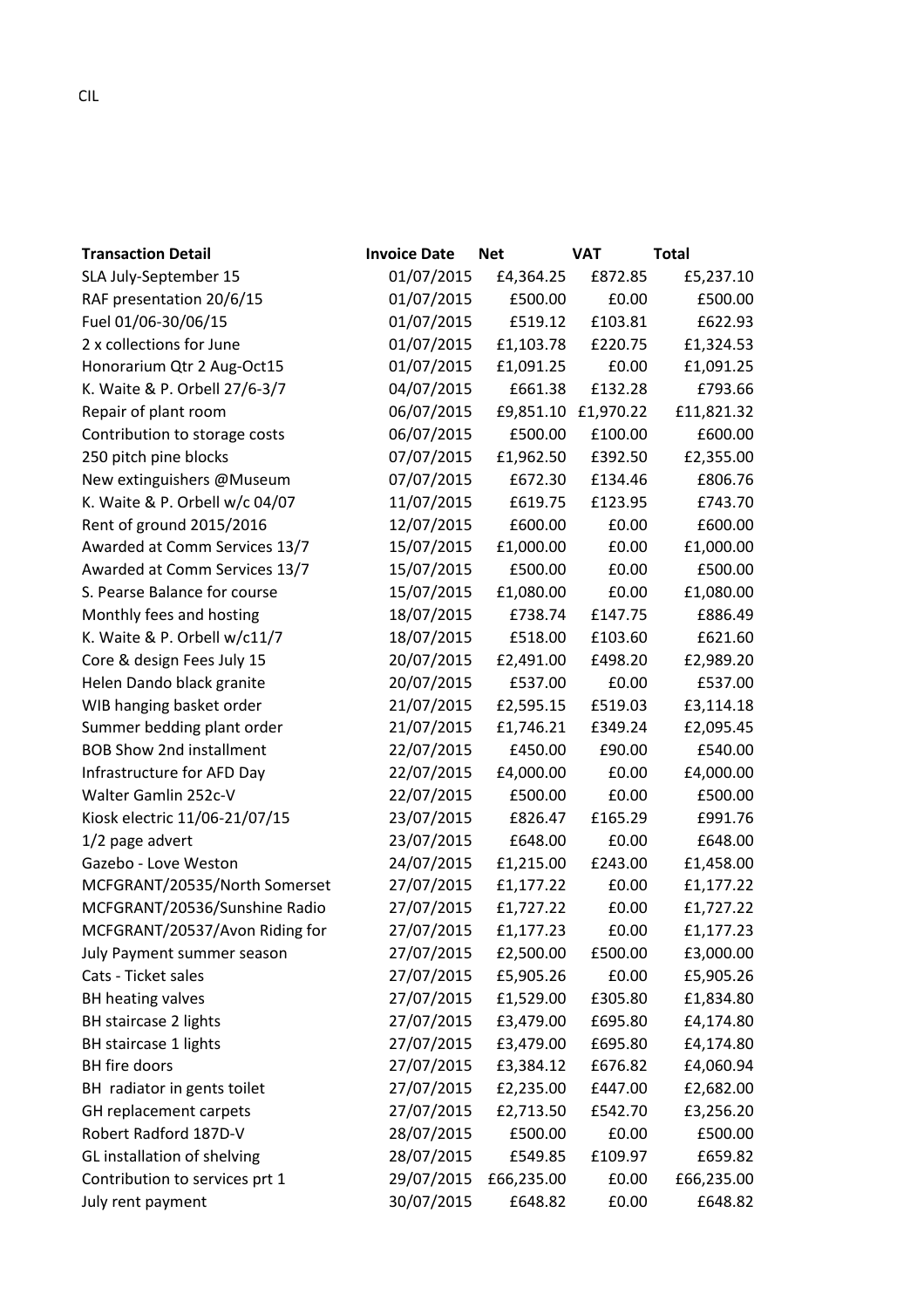| 30/07/2015 | £2,100.00 | £0.00   | £2,100.00 |
|------------|-----------|---------|-----------|
| 31/07/2015 | £2,385.67 | £477.13 | £2,862.80 |
| 31/07/2015 | £2,875.00 | £0.00   | £2,875.00 |
| 31/07/2015 | £797.50   | £0.00   | £797.50   |
| 31/07/2015 | £6,817.81 | £0.00   | £6,817.81 |
| 31/07/2015 | £8,213.77 | £0.00   | £8,213.77 |
|            |           |         |           |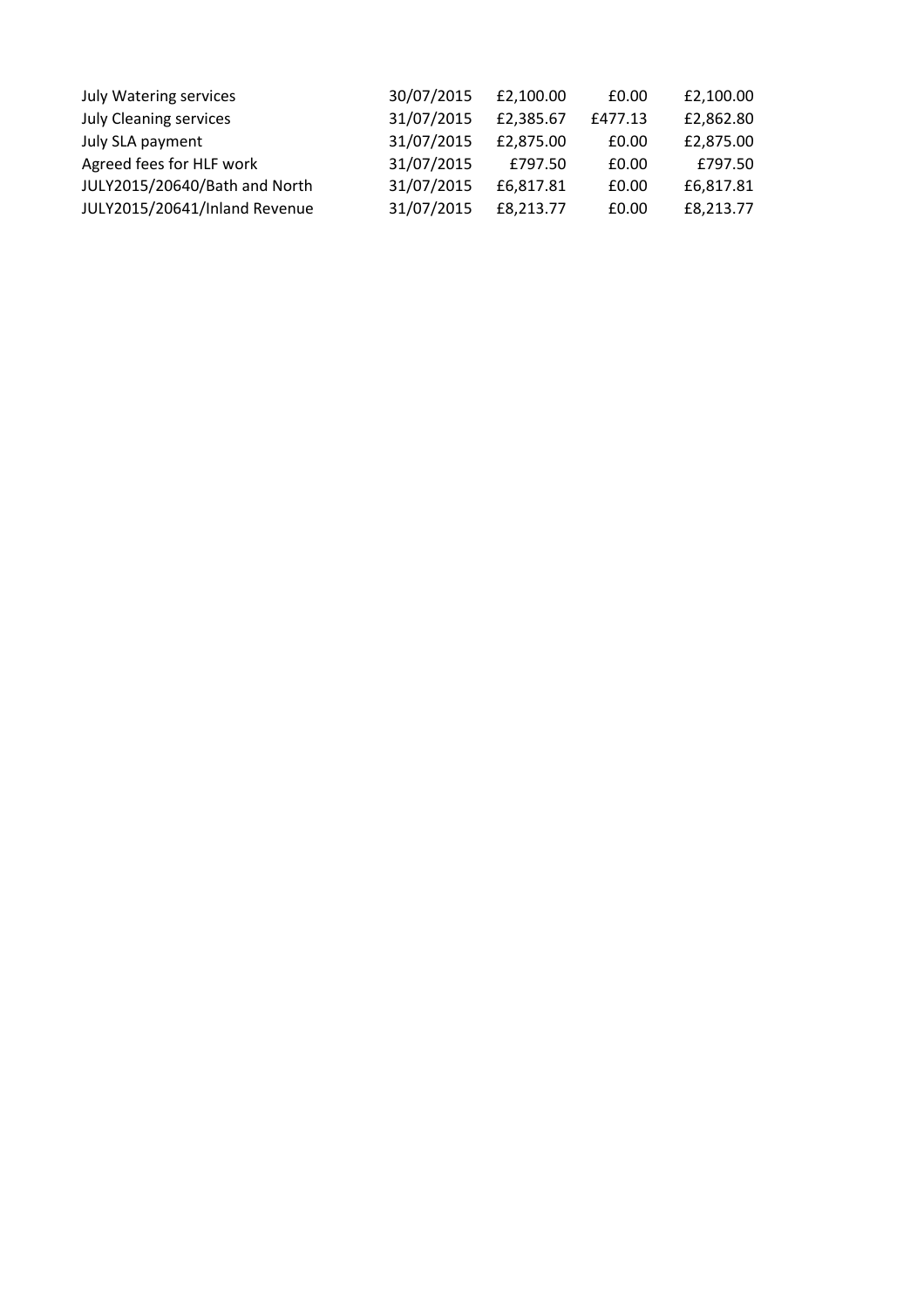## **Supplier Account Name**

Weston Town Centre Partnership Royal Air Force Association Worldline IT Services UK Ltd ReFuelgenie Bin-it Dog Waste Solutions Ray Armstrong RBS Invoice Finance Limited APNC Services Ltd South West Heritage Trust Badman & Badman (Joinery) Limited LW Safety Ltd T/A K&S Fire Protection RBS Invoice Finance Limited Weston-super-Mare Allotment Club Lions Club of Weston-super-Mare North Somerset LGBT Forum Society of Local Council Clerks Microshade Business Consultants Ltd RBS Invoice Finance Limited Imagemakers Design & Consultancy Ltd Brian Fletcher Bristol City Council Bristol City Council Diversified Business Communications Ltd North Somerset Council Phil Joles. SSE Archant Community Media Ltd Instant Promotions (UK) Ltd North Somerset Crossroads Ltd Sunshine Radio Avon Riding for the Disabled 1st Call Entertainment Weston Operatic-OPPITTS John West (Contractors) Limited John West (Contractors) Limited John West (Contractors) Limited John West (Contractors) Limited John West (Contractors) Limited John West (Contractors) Limited Phil Joles. John West (Contractors) Limited North Somerset Council North Somerset Council